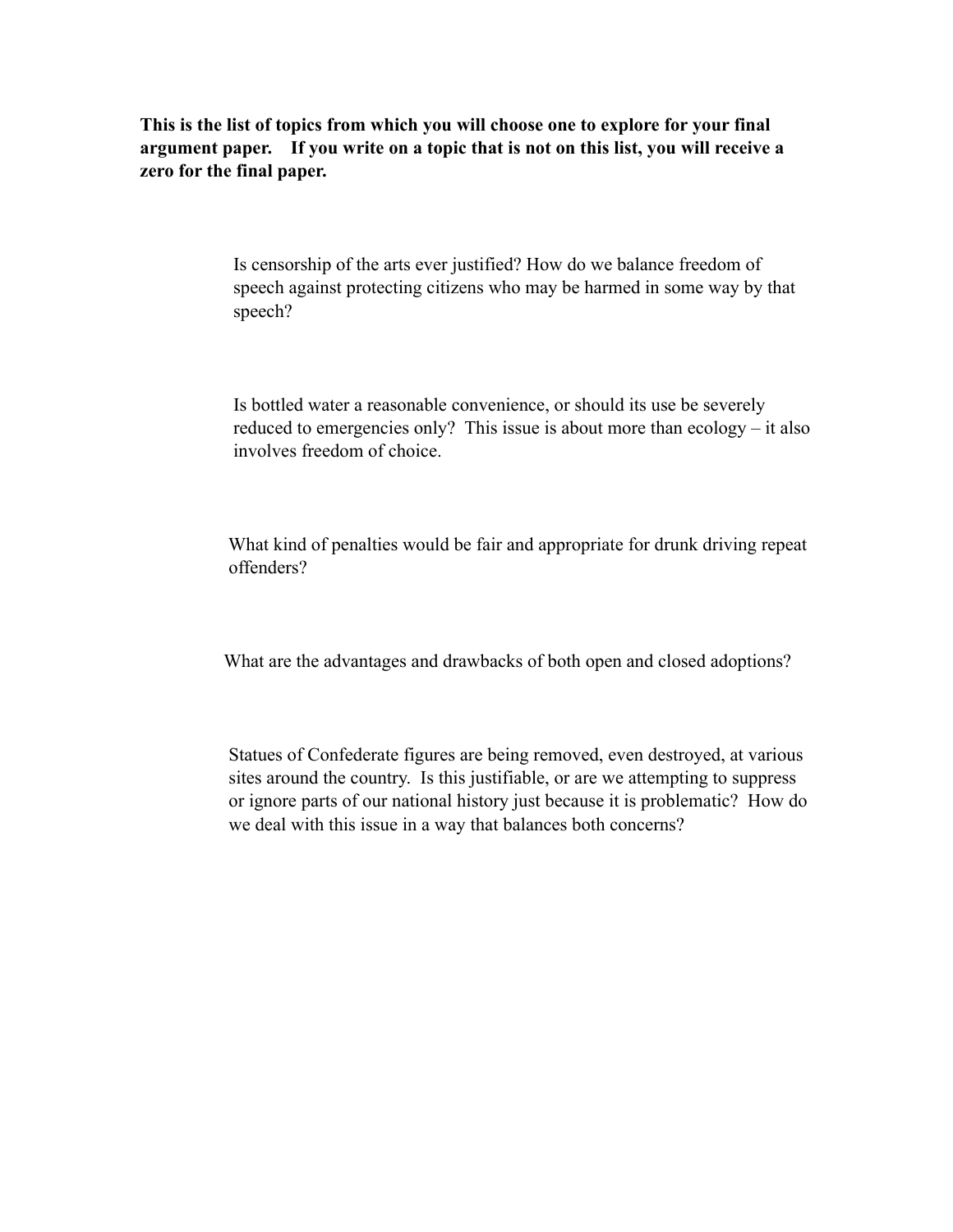## Argument Checklist

- $\vee$   $\vee$   $\vee$  Have you offered a title that is more than just a label, one that suggests to the reader that he or she will find something interesting in the paper?
- $\vee$   $\vee$   $\vee$  Have you written an introduction that arouses the reader's curiosity or interest?
- $\vee$   $\vee$   $\vee$  Is your topic sentence clear and concise? Is it constructed with key words and controlling ideas that will guide the organization of the paper?
- $\vee$   $\vee$   $\vee$  Have you used transitional expressions to connect your rhetorical units logically as well as grammatically?
- $\vee$   $\vee$   $\vee$  Have you offered a fair and balanced analysis of your topic, suggesting to your reader that you have examined all sides of the issue before coming to an informed stand, one that is based, not on emotion or opinion, but on logic and evidence?
- $\vee$   $\vee$   $\vee$  Have you explored every aspect of your topic, offering persuasive evidence that will answer your readers' potential questions?
- $\vee$   $\vee$   $\vee$  Have you edited your paper, checking for spelling mistakes, grammatical errors, sentence fragments, and other distractions?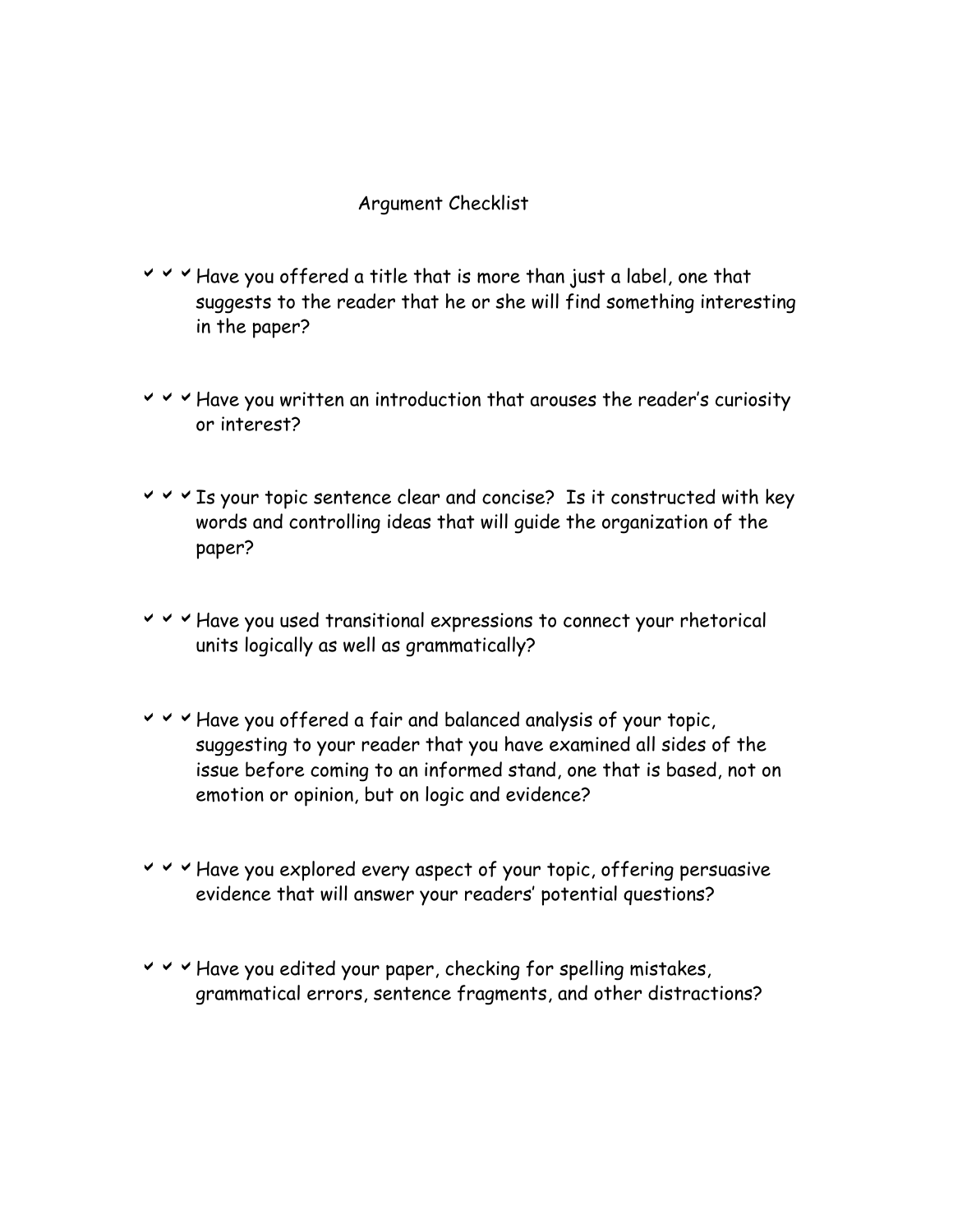## **Final Paper - Argument Essay ENGL 1180 200 Points**

 Write an argument paper on the topic you have chosen from the list. **If you write on a topic that is not on the list, you will receive a zero for the paper grade.** Consider the various strategies we have studied in class and make some decisions about which ones will work best in offering the type of evidence you have.

 Construct a title and an introduction that will interest the reader. Do not begin with "the announcement" of your thesis - "I am going to persuade you that Confederate statues should be destroyed" or "This paper is about censorship of the arts." Create a title and an introduction that will attract the reader's attention, one that will make him or her want to read your paper.

 Your topic sentence, your thesis, should appear in the first paragraph after the introduction, clearly stating the focus of your paper. Consider which key words will clarify your general topic into a thesis that contains controlling ideas that will guide the organization of the essay. It cannot be something vague and general, like "No one should ever get involved in a closed adoption," but a sentence with specific terms regarding your subject. "Closed adoptions can often make it psychologically difficult for a person to form his or her own identity, especially during adolescence." This sentence contains key words that require definition and explanation. You would have to define why identity is particularly important during the teen years, and discuss both the advantages and problems with the adoption process as a whole.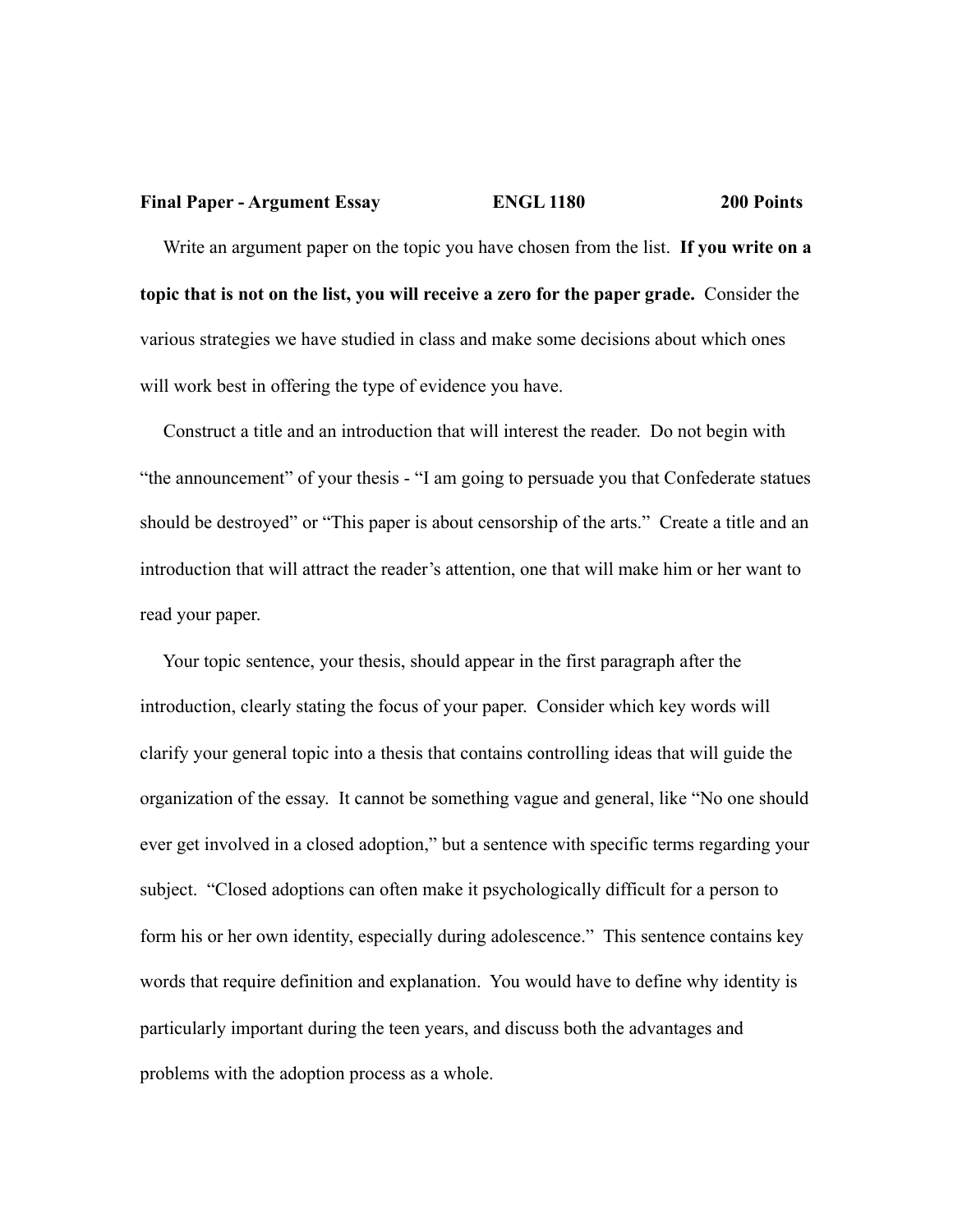Define your terms for the reader. If your general topic is censorship of the arts, you must break down and define in your thesis sentence just what aspect you will be examining. For the purposes of your argument, what do you mean by censorship? Do you mean CDs with warning labels? Do you mean the closing of art galleries for controversial displays? Do you mean artists being arrested and charged with violating decency laws? Also, what aspect of artistic expression are you addressing? Is it visual arts, music, painting, books? Looking at every type of censorship of every type of artistic expression would require you to write a book, and could not be covered in any sort of detail in a 5 to 7 page paper. A more manageable and limited thesis such as "The laws that require certain musicians to label their CDs as 'explicit' or 'adult only' are dangerous to our right to free speech" would be far more effective. This gives you a specific art form as well as some terms to define and explore.

 Think about persuasive strategies we have practiced in class. In writing about adoption policies, you might persuade your reader that open adoption is problematic by examining the cause and effect relationship between belonging to two families and the difficulty of constructing one's identity. In writing about the laws that require music with explicit language and subject matter to be labeled, you might talk about the process by which this became law, or a narrative example of one musician's reaction to this level of censorship. You could compare and contrast lyrics from other time periods, in which music was not so legally and specifically censored, with lyrics from current songs that do require labeling today.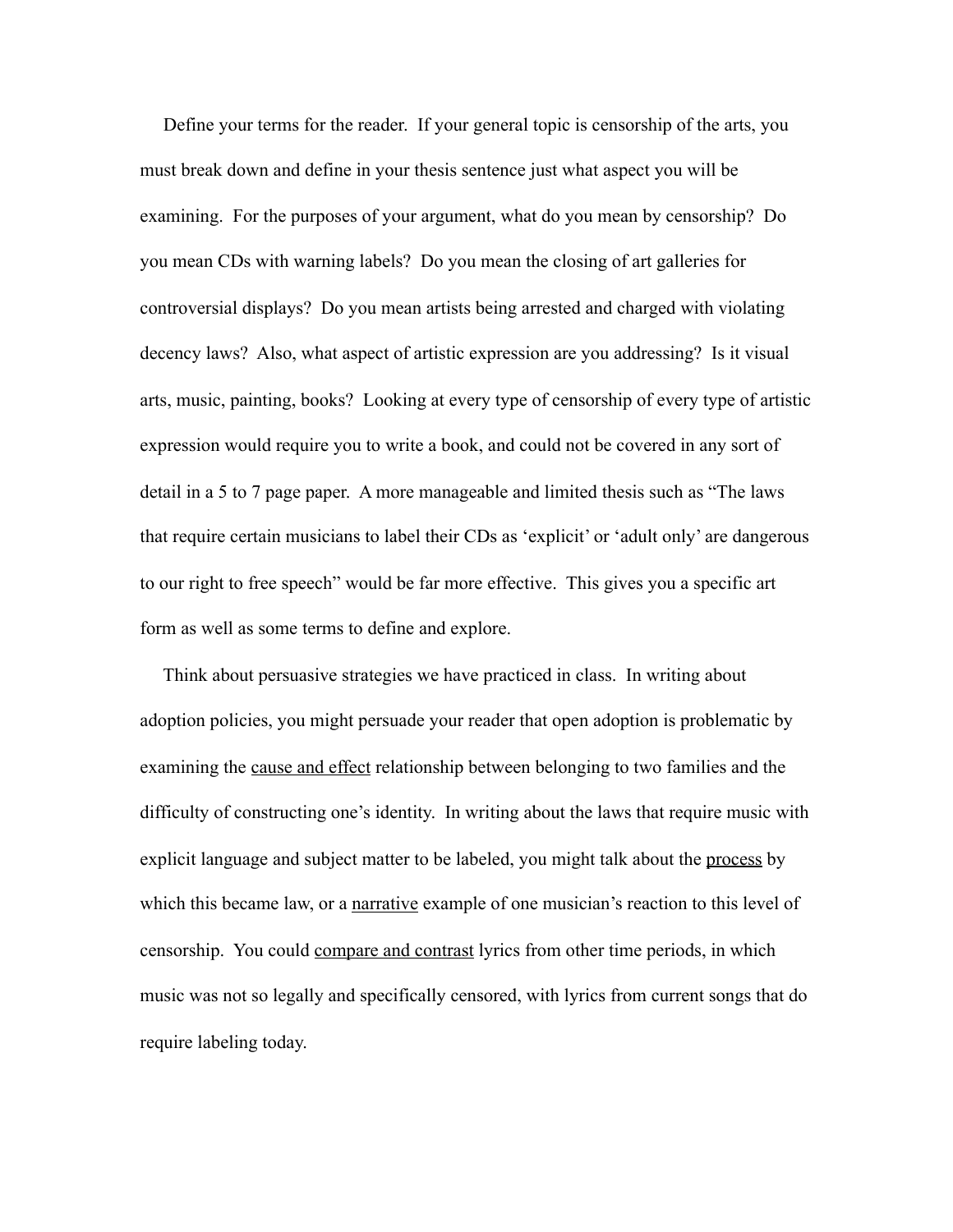Make sure you have some type of concession paragraph to assure your reader that your position is fair and balanced, that you have examined both sides of the issue. "Parents, of course, have the right to be concerned about the kind of language and behavior their young children may be exposed to. Children *do* have a tendency to model what they see in adults' behavior." This concedes that you realize that the opposition has what they feel are good reasons for supporting this kind of censorship. But this does not destroy your argument, and in fact, gives you the opportunity to educate them about weaknesses in their own views. "But this government interference in child-raising amounts to an invasion of privacy; it limits the parents' right to make decisions about how to raise their own children. Surely not every parent in America shares the same ideas about child-raising, so how can the government justify making unilateral decisions about what is suitable for children and what is not? Isn't that the parents' responsibility?"

 If you quote someone in your paper, make sure you identify the person and enclose the words in double quotation marks.

 According to James Fell, Associate Director of the National Department of Transportation, "About one-third of all drivers arrested or convicted of drunk driving are repeat offenders."

 You must, of course, offer some kind of conclusion, but it cannot be merely a repetition of your thesis sentence. It should remind the reader of your thesis, but should also expand on the reader's new understanding of your thesis.

 "Clearly, this brand of censorship is about more than vulgar language and violent images; its true intent is not to protect children, but to allow a vocal minority to limit and